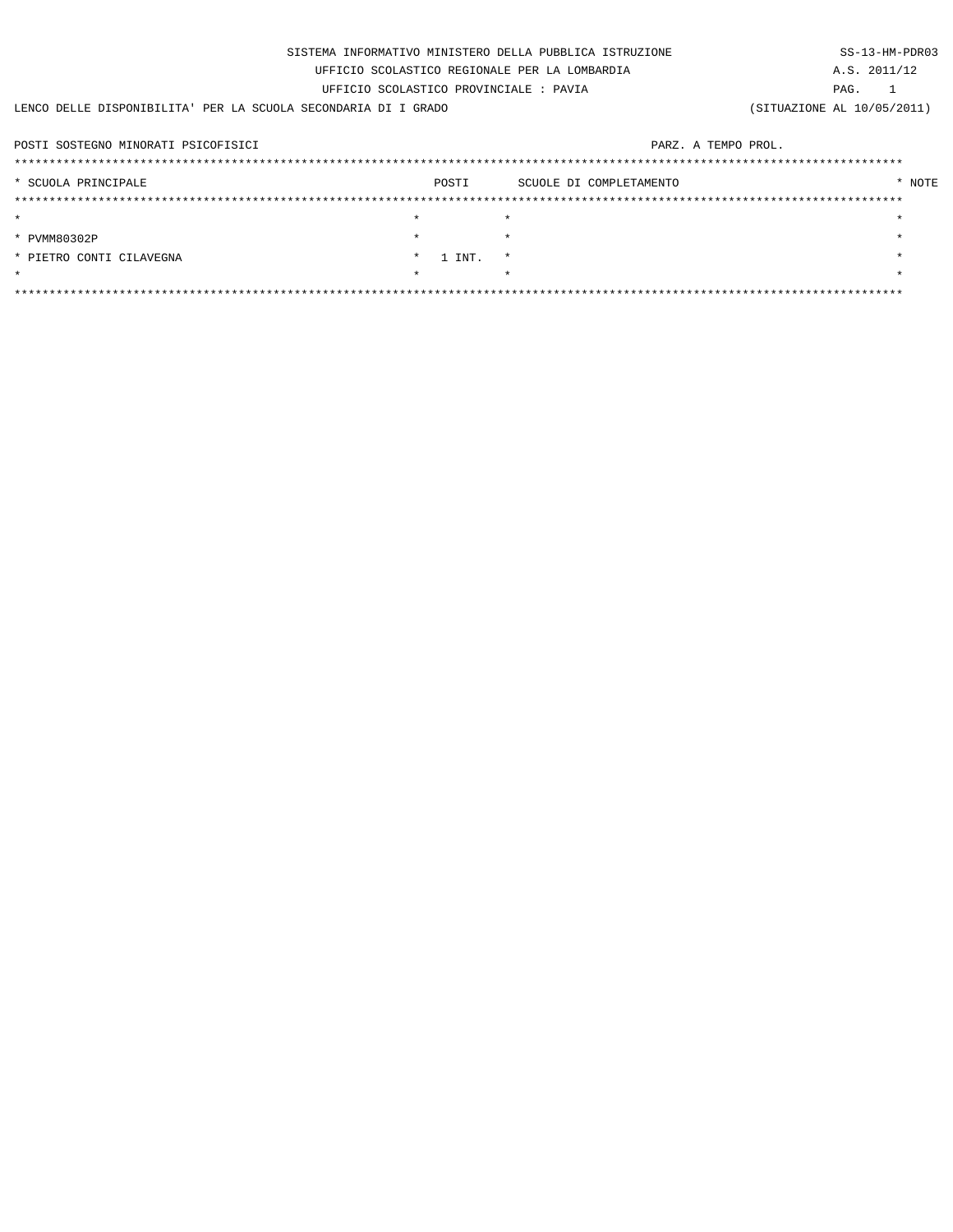|                                               |  | SISTEMA INFORMATIVO MINISTERO DELLA PUBBLICA ISTRUZIONE |
|-----------------------------------------------|--|---------------------------------------------------------|
| UFFICIO SCOLASTICO REGIONALE PER LA LOMBARDIA |  |                                                         |

UFFICIO SCOLASTICO PROVINCIALE : PAVIA

LENCO DELLE DISPONIBILITA' PER LA SCUOLA SECONDARIA DI I GRADO

SS-13-HM-PDR03 A.S. 2011/12

PAG. 2

(SITUAZIONE AL 10/05/2011)

POSTI SOSTEGNO MINORATI PSICOFISICI

| ***********************<br>**************** |         |        | ****************************                  |        |
|---------------------------------------------|---------|--------|-----------------------------------------------|--------|
| * SCUOLA PRINCIPALE                         |         | POSTI  | SCUOLE DI COMPLETAMENTO                       | * NOTE |
|                                             |         |        |                                               |        |
|                                             |         |        |                                               |        |
| * PVMM02400P                                |         |        |                                               |        |
| * GIUSEPPE M.GIULIETTI -CASTEGGIO           |         | 2 INT. |                                               |        |
|                                             |         |        |                                               |        |
| * PVMM02405X                                |         |        |                                               |        |
| * VIA CESARE BATTISTI - VERRUA PO           |         | 1 INT. |                                               |        |
| $\star$                                     |         |        |                                               |        |
| * PVMM04000L                                |         |        |                                               |        |
| * DUCA DEGLI ABRUZZI - GARLASCO             | *       |        | 1 EST.F. *-PVMM04003Q                         |        |
| $\star$                                     |         |        | *DI 1 POSTO * LUIGI DI SAVOIA - DORNO         |        |
| $\star$                                     | $\star$ |        | $\star$                                       |        |
| * PVMM04002P                                |         |        | $\star$                                       |        |
| * GIORGIO AMBROSOLI - TROMELLO              | *       |        | 1 EST.F. *-PVMM04004R                         |        |
| $\star$                                     |         |        | *DI 1 POSTO * FRATELLI CAIROLI-GROPELLO CAIR. |        |
| $\star$                                     | $\star$ |        | $\star$                                       |        |
| * PVMM09003R                                |         |        |                                               |        |
| * VIA ROMA - TORREVECCHIA PIA               |         | 1 INT. | $\star$                                       |        |
| $\star$                                     |         |        |                                               |        |
| * PVMM09004T                                |         |        |                                               |        |
| * GUGLIELMO MARCONI - LANDRIANO             |         | 1 INT. |                                               |        |
| $\star$                                     |         |        |                                               |        |
| * PVMM100003                                |         |        |                                               |        |
| * GIOVANNI PASCOLI - VOGHERA                |         | 1 INT. | $\star$                                       |        |
|                                             |         |        |                                               |        |
| * PVMM10400A                                |         |        |                                               |        |
| * JOSTI-TRAVELLI - MORTARA                  |         | 2 INT. |                                               |        |
|                                             |         |        |                                               |        |
| * PVMM106002                                |         |        |                                               |        |
| * SMS G. ROBECCHI - VIGEVANO                |         | 3 INT. |                                               |        |
| $\star$                                     |         |        |                                               |        |
| * PVMM800027                                |         |        |                                               |        |
| * CARLO VERCESI - MONTU' BECCARIA           |         | 2 INT. |                                               |        |
| $\star$                                     |         |        |                                               |        |
| * PVMM801012                                |         |        |                                               |        |
| * FRANCESCO CRISPI-PIEVE PORTO M.           |         | 1 INT. | $\ast$                                        |        |
| $\star$                                     |         |        |                                               |        |
| * PVMM80301N                                |         |        |                                               |        |
| * CARLO DEL PRETE CASSOLNOVO                |         | 1 INT. |                                               |        |
| $\star$                                     |         |        |                                               |        |
| ******<br>*****                             |         |        | *********************************             |        |